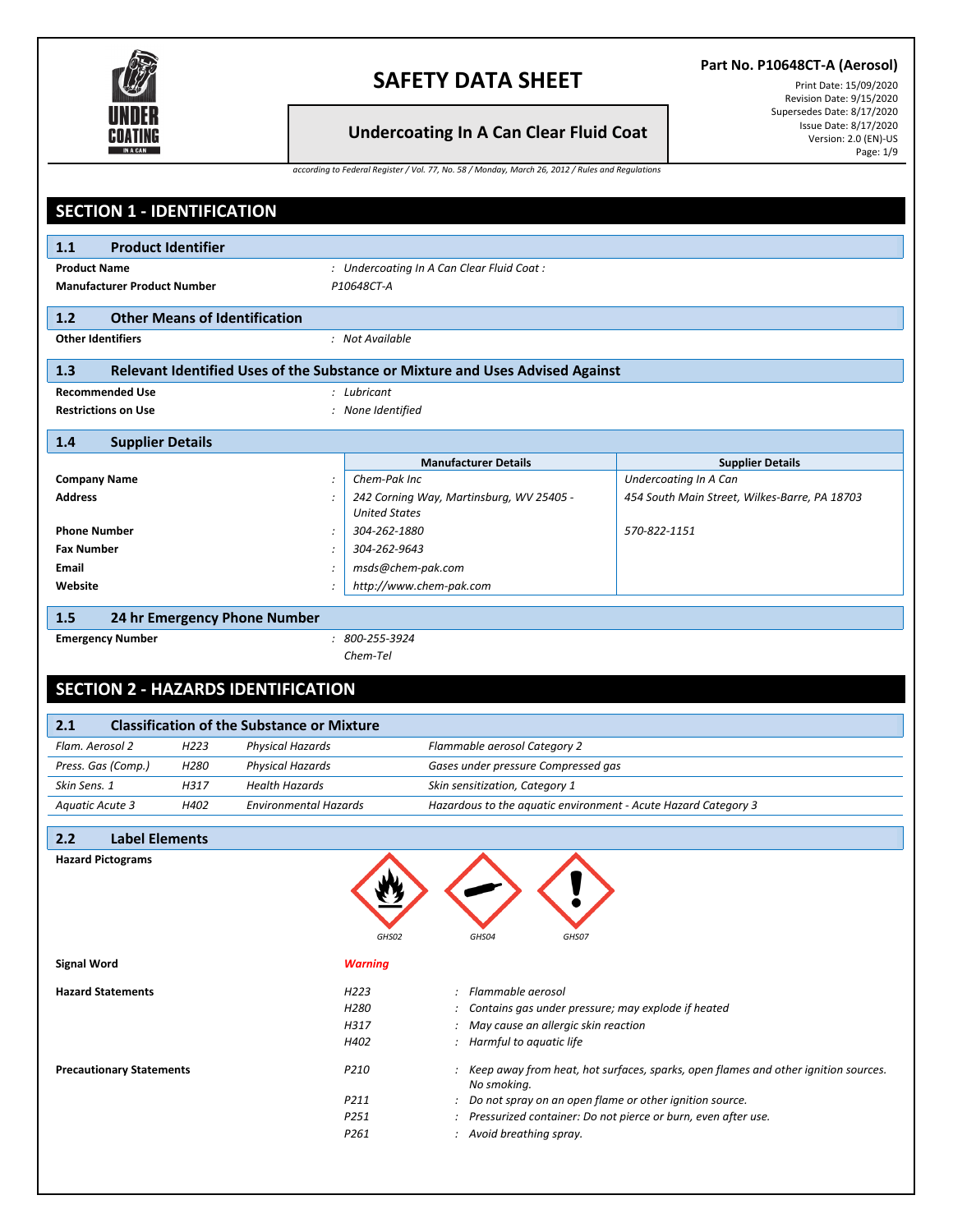

**Part No. P10648CT-A (Aerosol)**

### **Undercoating In A Can Clear Fluid Coat**

Print Date: 15/09/2020 Revision Date: 9/15/2020 Supersedes Date: 8/17/2020 Issue Date: 8/17/2020 Version: 2.0 (EN)-US Page: 2/9

*according to Federal Register / Vol. 77, No. 58 / Monday, March 26, 2012 / Rules and Regulations*

| P <sub>272</sub> | : Contaminated work clothing must not be allowed out of the workplace.         |
|------------------|--------------------------------------------------------------------------------|
| P <sub>273</sub> | : Avoid release to the environment.                                            |
| P <sub>280</sub> | Wear protective gloves and eye protection.                                     |
| P302+P352        | : If on skin: Wash with plenty of water.                                       |
| P333+P313        | : If skin irritation or rash occurs: Get medical advice/attention.             |
| P363             | : Wash contaminated clothing before reuse.                                     |
| P403             | : Store in a well-ventilated place.                                            |
| P410+P412        | : Protect from sunlight. Do not expose to temperatures exceeding 50 °C/122 °F. |
| P501             | Dispose of contents/container to applicable regulations.                       |
|                  |                                                                                |

**Hazards Not Otherwise Classified** *: None Identified.*

#### **2.4 Unknown acute toxicity**

*25% of the mixture consists of ingredient(s) of unknown acute toxicity (Oral) 25% of the mixture consists of ingredient(s) of unknown acute toxicity (Dermal) 2% of the mixture consists of ingredient(s) of unknown acute toxicity (Inhalation (vapors))*

### **SECTION 3 - COMPOSITION / INFORMATION ON INGREDIENTS**

#### **3.1 Substance / Mixture**

**Substance / Mixture** *: Mixture*

#### **3.2 Composition**

| ------------                                   |                   |           |                                                                                             |
|------------------------------------------------|-------------------|-----------|---------------------------------------------------------------------------------------------|
| Substance name                                 | <b>CAS Number</b> | $% wt^*$  | <b>Classification</b>                                                                       |
| Hydrotreated Light Naphthenic Distillate       | 64742-53-6        | 30 - 60   | Asp. Tox. 1, H304                                                                           |
| Hydrotreated Light Petroleum Distillate        | 64742-47-8        | $10 - 30$ | Flam. Lig. 4, H227<br>Asp. Tox. 1, H304<br>Aquatic Acute 2, H401                            |
| Propane                                        | 74-98-6           | $10 - 30$ | Flam. Gas 1, H220<br>Press. Gas (Diss.), H280                                               |
| N-Butane                                       | 106-97-8          | $5 - 10$  | Flam. Gas 1, H220<br>Press. Gas (Diss.), H280                                               |
| <b>Isobutane</b>                               | $75 - 28 - 5$     | $5 - 10$  | Flam. Gas 1, H220<br>Press. Gas (Diss.), H280                                               |
| Dinonylnaphthalene Sulfonic Acid, Calcium Salt | 57855-77-3        | $1 - 5$   | Skin Irrit. 2, H315<br>Eye Irrit. 2A, H319<br>Skin Sens. 1, H317<br>Aquatic Chronic 4, H413 |
| Alkyl Dithiophosphate                          | Confidential      | $0.1 - 1$ | Skin Sens. 1, H317                                                                          |
|                                                |                   |           |                                                                                             |

*Full text of hazard classes and H-statements : see section 16 \*Chemical name, CAS number and/or exact concentration have been withheld as a trade secret*

## **SECTION 4 - FIRST-AID MEASURES**

| <b>Description of First-Aid Measures</b><br>4.1 |                                                                                                                                       |
|-------------------------------------------------|---------------------------------------------------------------------------------------------------------------------------------------|
| <b>General Measures</b>                         | : If exposed or concerned: Get medical advice/attention.                                                                              |
| <b>Inhalation</b>                               | Remove person to fresh air and keep comfortable for breathing.                                                                        |
| <b>Skin Contact</b>                             | : Wash skin with plenty of water. Take off contaminated clothing. If skin irritation or rash occurs: Get medical<br>advice/attention. |
| <b>Eye Contact</b>                              | : Rinse eyes with water as a precaution.                                                                                              |
| Ingestion                                       | : Call a poison center or a doctor if you feel unwell.                                                                                |
| <b>First-Aid Responder Protection</b>           | Wear adequate personal protective equipment based on the nature and severity of the emergency.                                        |

- **4.2 Most Important Symptoms and Effects, Both Acute and Delayed**
- 
- **Symptoms of Exposure** *: Confusion, Dizziness, Narcosis, Drowsiness.*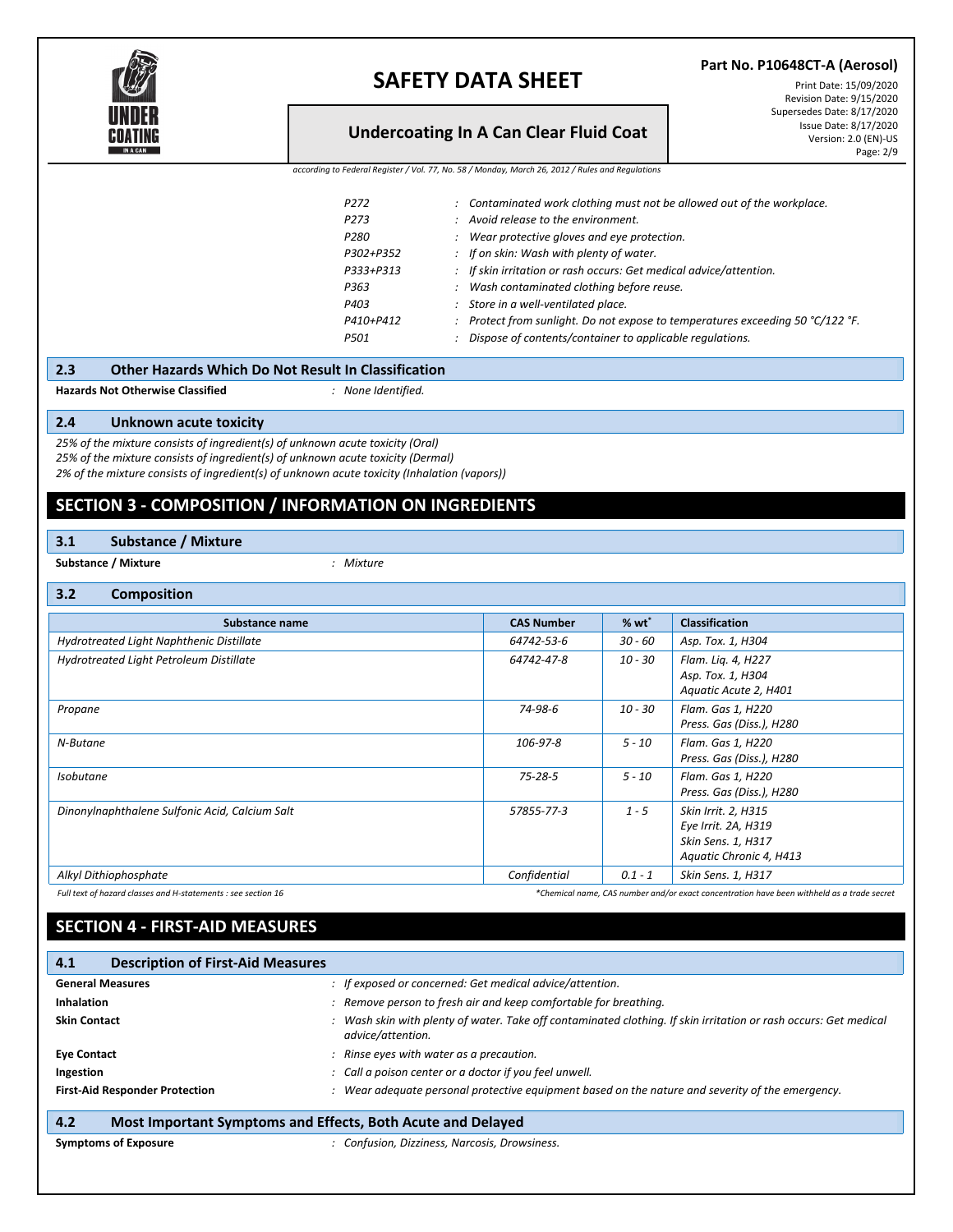| V<br>s     |
|------------|
| A CAN<br>N |

### **Part No. P10648CT-A (Aerosol)**

## **Undercoating In A Can Clear Fluid Coat**

Print Date: 15/09/2020 Revision Date: 9/15/2020 Supersedes Date: 8/17/2020 Issue Date: 8/17/2020 Version: 2.0 (EN)-US Page: 3/9

|  | according to Federal Register / Vol. 77, No. 58 / Monday, March 26, 2012 / Rules and Regulations |  |  |  |  |
|--|--------------------------------------------------------------------------------------------------|--|--|--|--|
|--|--------------------------------------------------------------------------------------------------|--|--|--|--|

| <b>Delayed Effects</b>                                       | : No known delayed effects.                                                                                                                                                                                                                                                                                                                                                       |  |  |  |
|--------------------------------------------------------------|-----------------------------------------------------------------------------------------------------------------------------------------------------------------------------------------------------------------------------------------------------------------------------------------------------------------------------------------------------------------------------------|--|--|--|
| <b>Immediate Effects</b>                                     | : No known immediate effects.                                                                                                                                                                                                                                                                                                                                                     |  |  |  |
| <b>Chronic Effects</b>                                       | : No known chronic effects.                                                                                                                                                                                                                                                                                                                                                       |  |  |  |
| <b>Target Organs</b>                                         | : Central Nervous System.                                                                                                                                                                                                                                                                                                                                                         |  |  |  |
| 4.3                                                          | <b>Indication of Immediate Medical Attention and Special Treatment</b>                                                                                                                                                                                                                                                                                                            |  |  |  |
| <b>Notes to Physician</b>                                    | : Treat symptomatically.                                                                                                                                                                                                                                                                                                                                                          |  |  |  |
| <b>Specific Treatments/Antidotes</b>                         | : No Information Available.                                                                                                                                                                                                                                                                                                                                                       |  |  |  |
| <b>Medical Conditions Aggravated</b>                         | : May aggravate personnel with pre-existing disorders associated with any of the Target Organs.                                                                                                                                                                                                                                                                                   |  |  |  |
| <b>SECTION 5 - FIRE-FIGHTING MEASURES</b>                    |                                                                                                                                                                                                                                                                                                                                                                                   |  |  |  |
| 5.1<br><b>Suitable Extinguishing Media</b>                   |                                                                                                                                                                                                                                                                                                                                                                                   |  |  |  |
| <b>Extinguishing Media</b>                                   | : Water, carbon dioxide, dry chemical, universal aqueous film forming foam.                                                                                                                                                                                                                                                                                                       |  |  |  |
| <b>Unsuitable Media</b>                                      | : Water jet.                                                                                                                                                                                                                                                                                                                                                                      |  |  |  |
| 5.2<br>Specific Hazards Arising from the Chemical or Mixture |                                                                                                                                                                                                                                                                                                                                                                                   |  |  |  |
| <b>Hazardous Combustion Products</b>                         |                                                                                                                                                                                                                                                                                                                                                                                   |  |  |  |
|                                                              | : Decomposition products may include: oxides of carbon, smoke, vapors. See also Section 10.6.                                                                                                                                                                                                                                                                                     |  |  |  |
| <b>Specific Hazards During Firefighting</b>                  | : Flammable. Contents under pressure. In a fire or if heated, a pressure increase will occur which may result in<br>container bursting. Vapors heavier than air may spread along the ground and travel to an ignition source.                                                                                                                                                     |  |  |  |
| 5.3<br><b>Special Protective Actions for Fire-Fighters</b>   |                                                                                                                                                                                                                                                                                                                                                                                   |  |  |  |
| <b>Firefighting Instructions</b>                             | : Use water spray to cool fire exposed aerosol containers, as contents can rupture violently from heat<br>developed pressure.                                                                                                                                                                                                                                                     |  |  |  |
| <b>Protection during Firefighting</b>                        | : Firemen should wear self-contained breathing apparatus with full face-piece operated in positive pressure<br>mode.                                                                                                                                                                                                                                                              |  |  |  |
| <b>SECTION 6 - ACCIDENTAL RELEASE MEASURES</b>               |                                                                                                                                                                                                                                                                                                                                                                                   |  |  |  |
| 6.1                                                          | Personal Precautions, Protective Equipment and Emergency Procedures                                                                                                                                                                                                                                                                                                               |  |  |  |
| For Non-Emergency Personnel                                  | : No action should be taken involving any personnel without suitable training. Evacuate surrounding areas.<br>Keep unnecessary and unprotected personnel from entering. Do not touch or walk through spill. Remove<br>ignition sources and provide adequate ventilation only if it is safe to do so.                                                                              |  |  |  |
| <b>For Emergency Personnel</b>                               | : Use personal protection as recommended in Section 8. Observe precautions provided for non-emergency<br>personnel above.                                                                                                                                                                                                                                                         |  |  |  |
| 6.2<br><b>Environmental Precautions</b>                      |                                                                                                                                                                                                                                                                                                                                                                                   |  |  |  |
| <b>Environmental Precautions</b>                             | : Keep out of drains, sewers, ditches, and waterways. Minimize use of water to prevent environmental<br>contamination.                                                                                                                                                                                                                                                            |  |  |  |
| 6.3<br>Methods and Materials for Containment and Cleaning up |                                                                                                                                                                                                                                                                                                                                                                                   |  |  |  |
| <b>Containment Procedures</b>                                | : Product is an aerosol, therefore spills and leaks are unlikely. In case of rupture, released content may be<br>contained with oil/solvent absorbent pads, socks, and/or absorbents.                                                                                                                                                                                             |  |  |  |
| <b>Cleanup Procedures</b>                                    | : Spills from aerosol cans are unlikely and are generally of small volume. Large spills are therefore not<br>normally considered a problem. In case of actual rupture, avoid breathing vapors and ventilate area well.<br>Remove sources of ignition and use non-sparking equipment. Soak up material with inert absorbent and<br>place in safety containers for proper disposal. |  |  |  |
| <b>Other Information</b>                                     | : Aerosol products represent a limited hazard and will not spill or leak unless ruptured. In case of rupture<br>contents are generally evacuated from the can rapidly. Area should be ventilated immediately and<br>continuous ventilation provided until all fumes and vapors have been removed. Aerosol cans should never be<br>incinerated or burned.                          |  |  |  |
| <b>Prohibited Materials</b>                                  | : Combustible absorbent material such as sawdust. Use of equipment that may cause sparking.                                                                                                                                                                                                                                                                                       |  |  |  |
|                                                              |                                                                                                                                                                                                                                                                                                                                                                                   |  |  |  |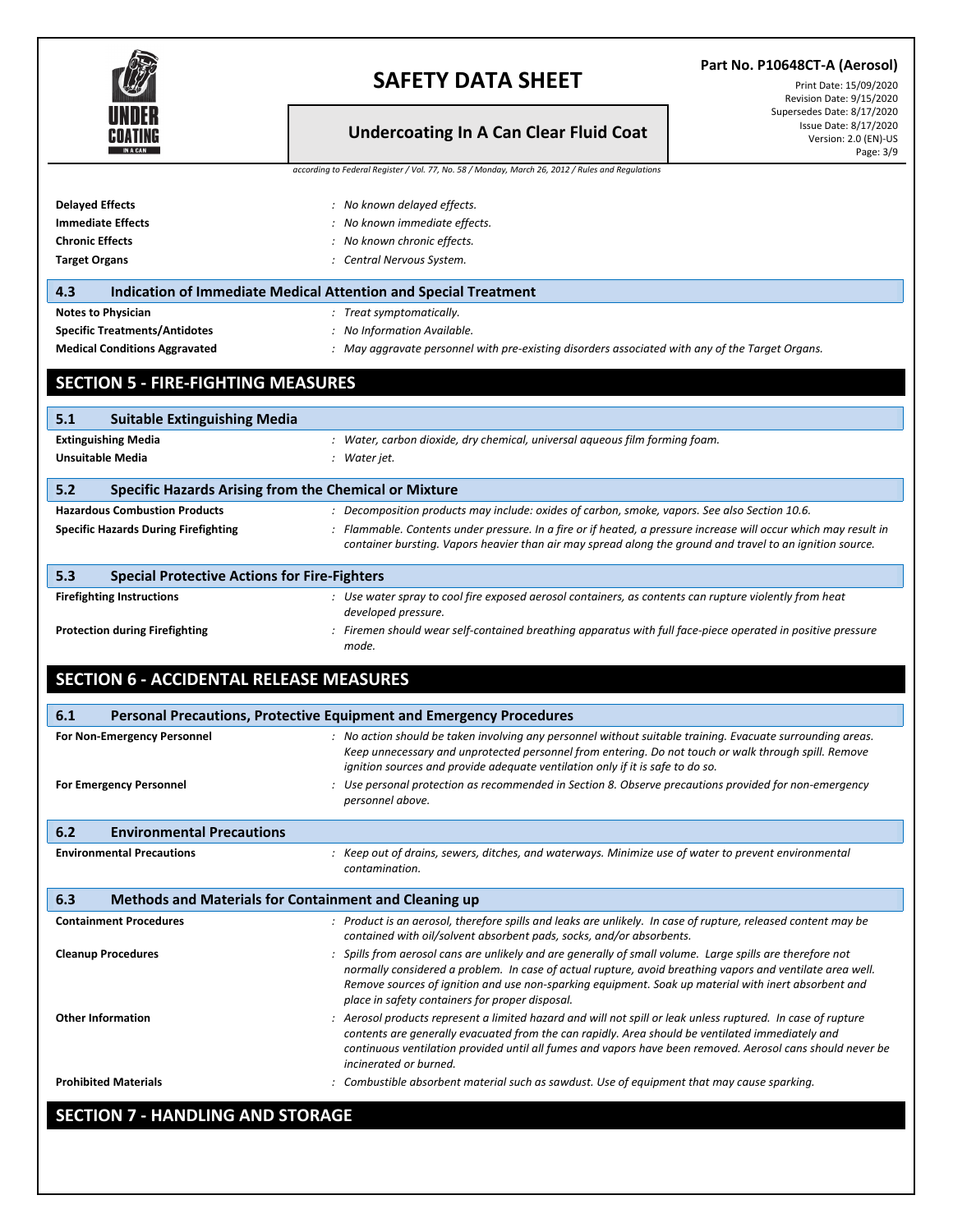

**Part No. P10648CT-A (Aerosol)**

### **Undercoating In A Can Clear Fluid Coat**

Print Date: 15/09/2020 Revision Date: 9/15/2020 Supersedes Date: 8/17/2020 Issue Date: 8/17/2020 Version: 2.0 (EN)-US Page: 4/9

*according to Federal Register / Vol. 77, No. 58 / Monday, March 26, 2012 / Rules and Regulations*

| 7.1<br><b>Precautions for Safe Handling</b> |                                                                                                                                                                                                                                                                                                                                                                                                                             |
|---------------------------------------------|-----------------------------------------------------------------------------------------------------------------------------------------------------------------------------------------------------------------------------------------------------------------------------------------------------------------------------------------------------------------------------------------------------------------------------|
| <b>General Handling Precautions</b>         | : KEEP OUT OF THE REACH OF CHILDREN. Avoid prolonged or repeated skin contact. Avoid breathing of vapors.<br>Do not incinerate (burn) containers. Always replace overcap when not in use. Avoid use around open flames<br>or other sources of ignition. Exposure to heat or prolonged exposure to sun may cause can to burst. Use only<br>with adequate ventilation, opening doors or windows to achieve cross-ventilation. |
| <b>Hygiene Recommendations</b>              | Do not eat, drink or smoke when using this product. Wash hands thoroughly after use. Remove contaminated<br>clothing and protective equipment before entering eating or smoking areas.                                                                                                                                                                                                                                      |
| 7.2                                         | <b>Conditions for Safe Storage Including Any Incompatibilities</b>                                                                                                                                                                                                                                                                                                                                                          |
| <b>Storage Requirements</b>                 | Storage of individual cans should be done in an area below $55^{\circ}$ C (120 $^{\circ}$ F), and away from heat sources.<br>Ensure can is in a secure place to prevent knocking over and accidental rupture. For storage of pallet<br>guantities, compliance with NFPA 30B (Manufacture and Storage of Aerosol Products) is recommended.                                                                                   |
| Incompatibilities                           | Segregate storage away from materials indicated in Section 10.                                                                                                                                                                                                                                                                                                                                                              |
| <b>NFPA 30B Classification</b>              | This product is classified as a Level 3 Aerosol per NFPA 30B                                                                                                                                                                                                                                                                                                                                                                |

### **SECTION 8 - EXPOSURE CONTROLS / PERSONAL PROTECTION**

#### **8.1 Control Parameters**

| N-Butane (106-97-8)                                   |                                                                                                                                                                                                                                                                                                                                  |                               |  |  |
|-------------------------------------------------------|----------------------------------------------------------------------------------------------------------------------------------------------------------------------------------------------------------------------------------------------------------------------------------------------------------------------------------|-------------------------------|--|--|
| <b>ACGIH</b>                                          | ACGIH TWA ( $mq/m3$ )                                                                                                                                                                                                                                                                                                            | 1000 ppm                      |  |  |
| <b>ACGIH</b>                                          | ACGIH Ceiling (mg/m <sup>3</sup> )                                                                                                                                                                                                                                                                                               | 1000 ppm                      |  |  |
| <b>OSHA</b>                                           | OSHA PEL (TWA) (ppm)                                                                                                                                                                                                                                                                                                             | 800 ppm                       |  |  |
| <b>NIOSH</b>                                          | NIOSH REL (TWA) (mg/m <sup>3</sup> )                                                                                                                                                                                                                                                                                             | 1900                          |  |  |
| <b>NIOSH</b>                                          | NIOSH REL (TWA) (ppm)                                                                                                                                                                                                                                                                                                            | 800 ppm                       |  |  |
| California                                            | California PEL (TWA) (mg/m3)                                                                                                                                                                                                                                                                                                     | 1900 mg/m <sup>3</sup>        |  |  |
| California                                            | California PEL (TWA) (ppm)                                                                                                                                                                                                                                                                                                       | 800 ppm                       |  |  |
| Propane (74-98-6)                                     |                                                                                                                                                                                                                                                                                                                                  |                               |  |  |
| <b>OSHA</b>                                           | OSHA PEL (TWA) (mg/m <sup>3</sup> )                                                                                                                                                                                                                                                                                              | 1800 mg/m <sup>3</sup>        |  |  |
| <b>OSHA</b>                                           | OSHA PEL (TWA) (ppm)                                                                                                                                                                                                                                                                                                             | 1000 ppm                      |  |  |
| <b>NIOSH</b>                                          | US IDLH (ppm)                                                                                                                                                                                                                                                                                                                    | 2100 ppm                      |  |  |
| <b>NIOSH</b>                                          | NIOSH REL (TWA) ( $mq/m3$ )                                                                                                                                                                                                                                                                                                      | 1800 mg/m <sup>3</sup>        |  |  |
| <b>NIOSH</b>                                          | NIOSH REL (TWA) (ppm)                                                                                                                                                                                                                                                                                                            | 1000 ppm                      |  |  |
| California                                            | California PEL (TWA) (mg/m3)                                                                                                                                                                                                                                                                                                     | 1800 mg/m <sup>3</sup>        |  |  |
| California                                            | California PEL (TWA) (ppm)                                                                                                                                                                                                                                                                                                       | 1000 ppm                      |  |  |
| <b>Isobutane (75-28-5)</b>                            |                                                                                                                                                                                                                                                                                                                                  |                               |  |  |
| <b>ACGIH</b>                                          | ACGIH TWA ( $mq/m^3$ )                                                                                                                                                                                                                                                                                                           | 1000 ppm                      |  |  |
| <b>NIOSH</b>                                          | NIOSH REL (TWA) ( $mq/m3$ )                                                                                                                                                                                                                                                                                                      | 1900 mg/m <sup>3</sup>        |  |  |
| <b>NIOSH</b>                                          | NIOSH REL (TWA) (ppm)                                                                                                                                                                                                                                                                                                            | 800 ppm                       |  |  |
| Hydrotreated Light Naphthenic Distillate (64742-53-6) |                                                                                                                                                                                                                                                                                                                                  |                               |  |  |
| <b>ACGIH</b>                                          | ACGIH TWA (ppm)                                                                                                                                                                                                                                                                                                                  | 5 mg/m <sup>3</sup> Oil Mist  |  |  |
| <b>OSHA</b>                                           | OSHA PEL (TWA) (mg/m <sup>3</sup> )                                                                                                                                                                                                                                                                                              | 10 mg/m <sup>3</sup> Oil Mist |  |  |
| California                                            | California PEL (TWA) (mg/m3)                                                                                                                                                                                                                                                                                                     | 5 mg/ $m3$                    |  |  |
| Hydrotreated Light Petroleum Distillate (64742-47-8)  |                                                                                                                                                                                                                                                                                                                                  |                               |  |  |
| <b>ACGIH</b>                                          | ACGIH TWA (ppm)                                                                                                                                                                                                                                                                                                                  | 200 mg/m <sup>3</sup>         |  |  |
| <b>NIOSH</b>                                          | NIOSH REL (TWA) ( $mq/m3$ )                                                                                                                                                                                                                                                                                                      | $100 \text{ mg/m}^3$          |  |  |
| California                                            | California PEL (TWA) (mg/m3)                                                                                                                                                                                                                                                                                                     | 5 mg/m <sup>3</sup>           |  |  |
| 8.2<br><b>Exposure Controls</b>                       |                                                                                                                                                                                                                                                                                                                                  |                               |  |  |
| <b>Engineering Measures</b>                           | : Use only with adequate ventilation. General ventilation (typically 10 air changes per hour) should be used.<br>Ventilation rates should be matched to conditions. Local exhaust ventilation or an enclosed handling system<br>may be necessary to control air contamination below that of the lowest OEL from the table above. |                               |  |  |

**Personal Protective Equipment**

**Eye / Face Protection** *: Safety glasses with side shields are recommended as a minimum for any type of industrial chemical handling. Where eye contact with this material could occur, chemical splash proof goggles are recommended.*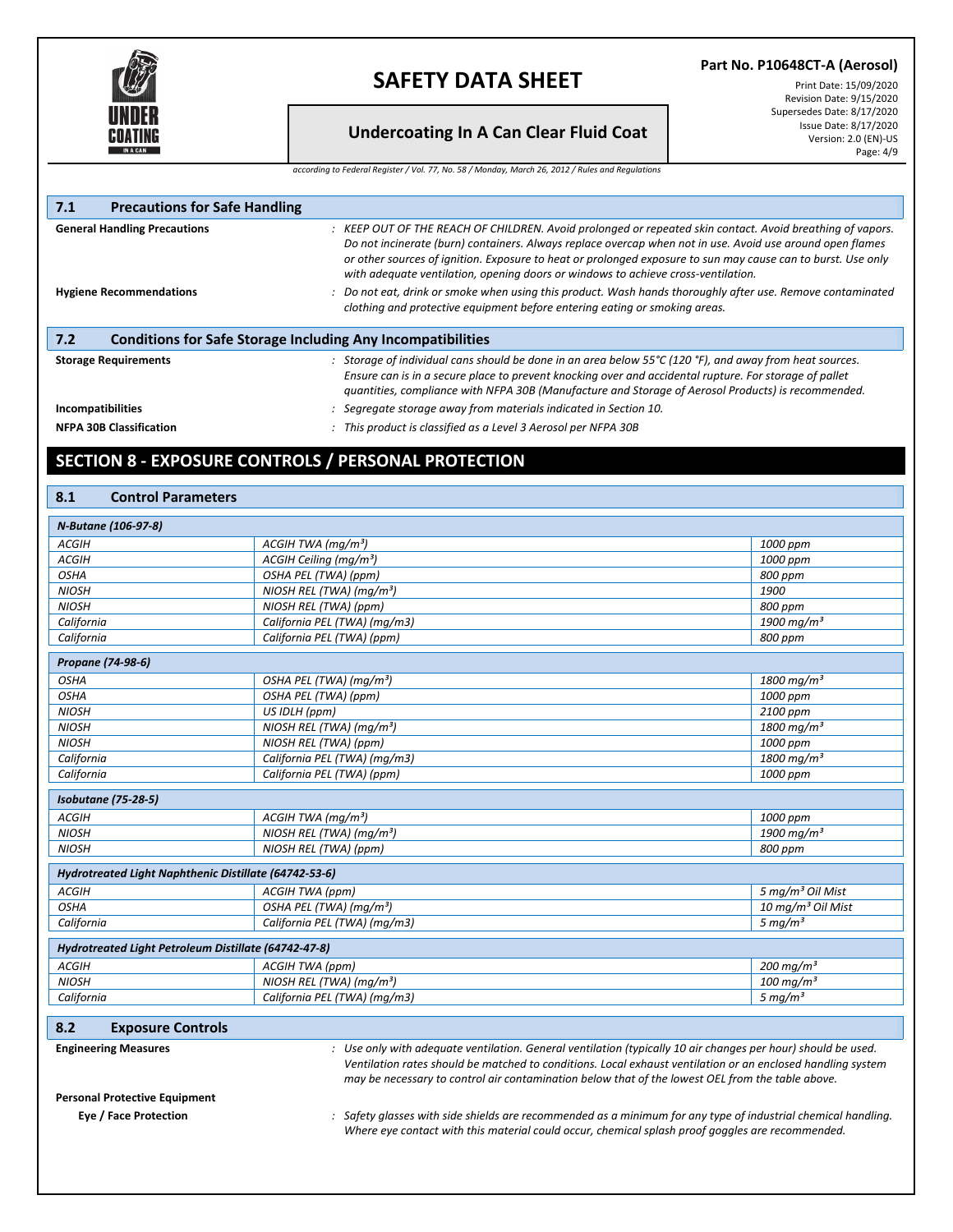

### **Undercoating In A Can Clear Fluid Coat**

**Part No. P10648CT-A (Aerosol)** Print Date: 15/09/2020 Revision Date: 9/15/2020 Supersedes Date: 8/17/2020 Issue Date: 8/17/2020 Version: 2.0 (EN)-US Page: 5/9

*according to Federal Register / Vol. 77, No. 58 / Monday, March 26, 2012 / Rules and Regulations*

| <b>Hand Protection</b>                 | : Chemical-resistant gloves, tested according to ASTM F903 - 17.                                                                                                                                                            |
|----------------------------------------|-----------------------------------------------------------------------------------------------------------------------------------------------------------------------------------------------------------------------------|
| <b>Remarks</b>                         | : Choose gloves to protect hands against chemicals depending on the concentration and quantity of the<br>hazardous substance and specific to the place of work.                                                             |
| <b>Skin and Body Protection</b>        | : For brief contact, no precautions other than clean body-covering clothing should be needed. When prolonged<br>or repeated contact could occur, use protective clothing impervious to the ingredients listed in Section 2. |
| <b>Respiratory Protection</b>          | : Respiratory protection is not anticipated to be needed.                                                                                                                                                                   |
| Compliance                             | : If needed, compliance with OSHA standard 29 CFR 1910.134 is necessary.                                                                                                                                                    |
| <b>Other Protective Equipment</b>      | Safety showers and eye-wash stations should be available in the workplace near where the material will be<br>used.                                                                                                          |
| <b>Environmental Exposure Controls</b> | $:$ Avoid release to the environment.                                                                                                                                                                                       |
|                                        |                                                                                                                                                                                                                             |

## **SECTION 9 - PHYSICAL AND CHEMICAL PROPERTIES**

| <b>Physical Properties</b><br>9.1 |                            |                                  |                 |
|-----------------------------------|----------------------------|----------------------------------|-----------------|
| <b>Boiling Point</b>              | $>$ 218.00 °C              | Melting / Freezing Point         | $>$ -70.00 °C   |
| Flash Point, Liquid               | > 78.90 °C                 | Flash Point, Propellant          | $-104.44 °C$    |
| <b>Explosive Limits</b>           | LEL: 0.60 UEL: 10.00 vol % | Autoignition Temperature, Liquid | $>$ 231.00 °C   |
| Flammability                      | Flammable Aerosol          | Density                          | 0.763 $q/cm^3$  |
| Molecular Weight                  | Not Available              | Weight                           | 6.367 lbs/gal   |
| Vapor Pressure                    | Not Available              | рH                               | Not Available   |
| Vapor Density                     | Not Available              | Evaporation Rate (nBAc=1)        | Not Available   |
| Viscosity                         | 356.00 cSt (centistoke)    | Partition Coefficient (Log Pow)  | Not Available   |
| Odor Threshold                    | Not Available              | Refractive Index                 | Not Available   |
| <b>Physical State</b>             | <b>Pressurized Product</b> | Heat Of Combustion               | 14106.67 BTU/lb |
| Appearance / Color                | Translucent Amber          | Water Solubility                 | Not Available   |
| Odor                              | Petroleum-like             | <b>Decomposition Temperature</b> | Not Available   |

| 9.2<br><b>Environmental Properties</b> |            |                                |                           |  |  |  |  |
|----------------------------------------|------------|--------------------------------|---------------------------|--|--|--|--|
| Percent Volatile                       | 40.00 % wt | <b>VOC Regulatory</b>          | 224.31 g/L (1.87 lbs/gal) |  |  |  |  |
| Percent VOC                            | 25.00 % wt | VOC Actual                     | 190.75 g/L (1.59 lbs/gal) |  |  |  |  |
| Percent HAP                            | 0.00 % wt  | <b>HAP Content</b>             | 0.00 g/L (0.00 lbs/gal)   |  |  |  |  |
| <b>Global Warming Potential</b>        | 0.79 GWP   | Maximum Incremental Reactivity | 0.4230 a O3/a             |  |  |  |  |
| Ozone Depletion Potential              | 0.00 ODP   |                                |                           |  |  |  |  |

## **SECTION 10 - STABILITY AND REACTIVITY**

| 10.1       | Reactivity                                |                                                                                                        |
|------------|-------------------------------------------|--------------------------------------------------------------------------------------------------------|
| Reactivity |                                           | : No specific test data related to reactivity is available for this products or its ingredients.       |
| 10.2       | <b>Chemical Stability</b>                 |                                                                                                        |
|            | <b>Chemical Stability</b>                 | This product is stable.<br>$\mathcal{I}$                                                               |
| 10.3       | <b>Possibility of Hazardous Reactions</b> |                                                                                                        |
|            | <b>Hazardous Reactions</b>                | : Under normal conditions of storage and use, hazardous reactions are not expected to occur.           |
| 10.4       | <b>Conditions to Avoid</b>                |                                                                                                        |
|            | <b>Conditions to Avoid</b>                | Electrostatic Discharge, Other Ignition Sources, Heat, Flames, Sparks.                                 |
| 10.5       | <b>Incompatible Materials</b>             |                                                                                                        |
|            | <b>Materials to Avoid</b>                 | Strong Oxidizing Agents, Halogen Compounds.<br>$\mathcal{I}$                                           |
| 10.6       | <b>Hazardous Decomposition Products</b>   |                                                                                                        |
|            | <b>Thermal Decomposition</b>              | : Under normal conditions of storage and use, hazardous decomposition products should not be produced. |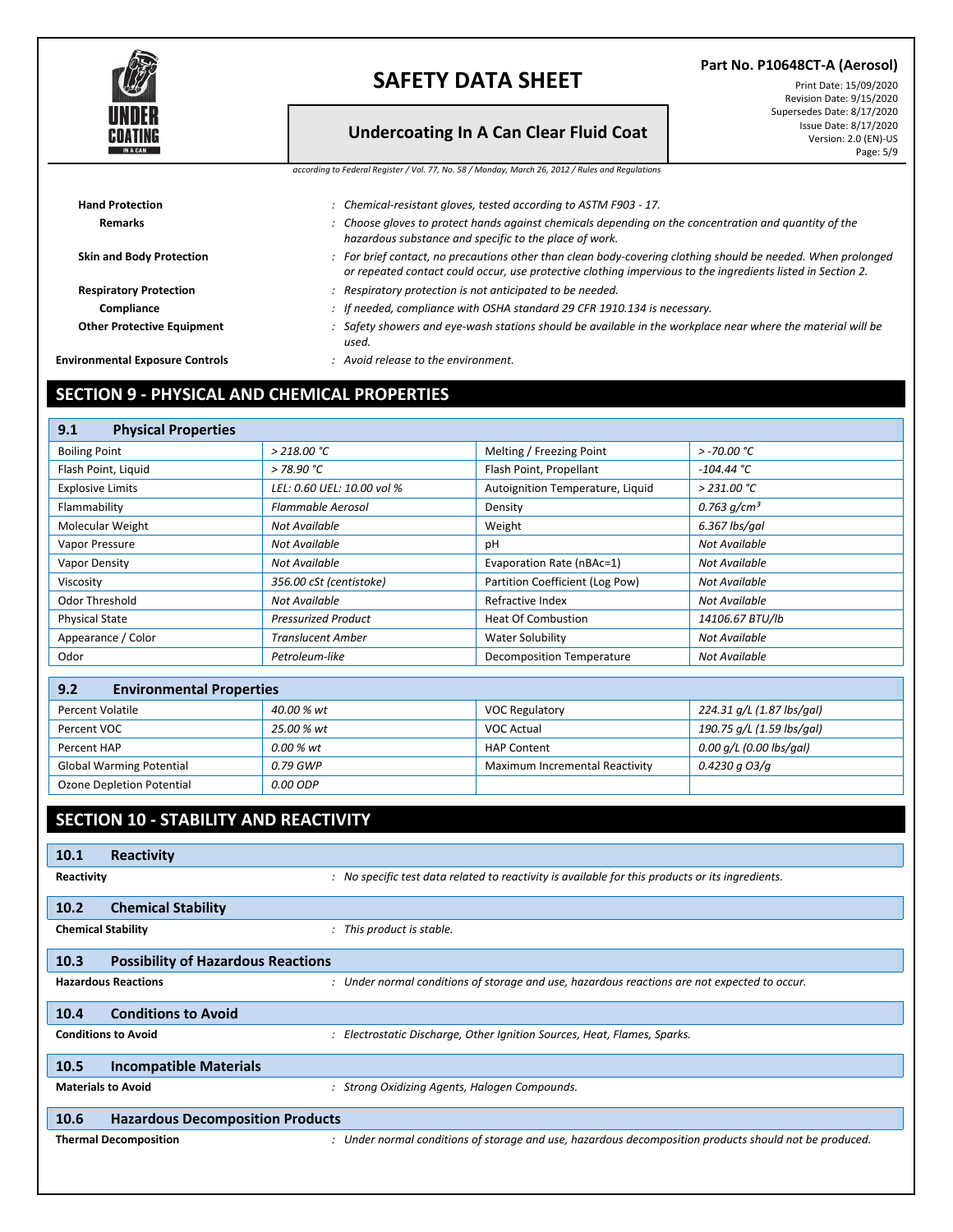

### **Undercoating In A Can Clear Fluid Coat**

**Part No. P10648CT-A (Aerosol)**

Print Date: 15/09/2020 Revision Date: 9/15/2020 Supersedes Date: 8/17/2020 Issue Date: 8/17/2020 Version: 2.0 (EN)-US Page: 6/9

*according to Federal Register / Vol. 77, No. 58 / Monday, March 26, 2012 / Rules and Regulations*

| SECTION 11 - TOXICOLOGICAL INFORMATION                                           |                                                                                                                                                                               |
|----------------------------------------------------------------------------------|-------------------------------------------------------------------------------------------------------------------------------------------------------------------------------|
|                                                                                  |                                                                                                                                                                               |
| 11.1<br><b>Information on Toxicological Effects</b>                              |                                                                                                                                                                               |
| N-Butane (CAS: 106-97-8 / EC: 203-448-7)                                         |                                                                                                                                                                               |
| <b>LC50 Inhalation (Rat)</b>                                                     | 658 mg/l/4h (ChemInfo)                                                                                                                                                        |
| LC50 Inhalation (Rat)                                                            | 276000 ppm/4h (ChemInfo)                                                                                                                                                      |
| Propane (CAS: 74-98-6 / EC: 200-827-9)                                           |                                                                                                                                                                               |
| <b>LC50 Inhalation (Rat)</b>                                                     | 658 mg/l/4h (Lit.)                                                                                                                                                            |
| Isobutane (CAS: 75-28-5 / EC: 200-857-2)                                         |                                                                                                                                                                               |
| <b>LC50 Inhalation (Rat)</b>                                                     | 368000 ppm/4h (ChemInfo)                                                                                                                                                      |
| Alkyl Dithiophosphate (CAS: Confidential / EC: )                                 |                                                                                                                                                                               |
| LD50 Oral (Rat)                                                                  | 11300 mg/kg (Lit.)                                                                                                                                                            |
| Dinonylnaphthalene Sulfonic Acid, Calcium Salt (CAS: 57855-77-3 / EC: 260-991-2) |                                                                                                                                                                               |
| LD50 Oral (Rat)                                                                  | > 2500 mg/kg (External SDS)                                                                                                                                                   |
| LD50 Dermal (Rabbit)                                                             | > 10000 mg/kg (External SDS)                                                                                                                                                  |
| Hydrotreated Light Naphthenic Distillate (CAS: 64742-53-6 / EC: 265-156-6)       |                                                                                                                                                                               |
| LD50 Oral (Rat)                                                                  | > 5000 mg/kg (ChemInfo)                                                                                                                                                       |
| LD50 Dermal (Rabbit)                                                             | > 2000 mg/kg (ChemInfo)                                                                                                                                                       |
| LC50 Inhalation (Rat)                                                            | $2.18$ mg/l/4h (RTECS)                                                                                                                                                        |
| Hydrotreated Light Petroleum Distillate (CAS: 64742-47-8 / EC: 265-149-8)        |                                                                                                                                                                               |
| LD50 Oral (Rat)                                                                  | > 5000 mg/kg (ECHA)                                                                                                                                                           |
| LD50 Dermal (Rabbit)                                                             | > 2000 mg/kg (ECHA)                                                                                                                                                           |
| <b>LC50 Inhalation (Rat)</b>                                                     | > 5.28 mg/l/4h (ECHA)                                                                                                                                                         |
| <b>Routes Of Exposure</b>                                                        | : Eye Contact, Skin Contact, Inhalation.                                                                                                                                      |
| Delayed and Immediate Effects and Also Chronic                                   | $:$ See Section 4.2                                                                                                                                                           |
| <b>Effects from Short and Long Term Exposure</b>                                 |                                                                                                                                                                               |
| <b>Skin Corrosion/Irritation</b>                                                 | : Not classified                                                                                                                                                              |
| <b>Eye Damage/Irritation</b>                                                     | : Not classified                                                                                                                                                              |
| <b>Respiratory or Skin Sensitization</b>                                         | : May cause an allergic skin reaction.                                                                                                                                        |
| <b>Germ Cell Mutagenicity</b>                                                    | : Not classified                                                                                                                                                              |
| <b>Reproductive Toxicity</b>                                                     | : Not classified                                                                                                                                                              |
| <b>STOT-Single Exposure</b>                                                      | : Not classified                                                                                                                                                              |
| <b>STOT-Repeated Exposure</b>                                                    | : Not classified                                                                                                                                                              |
| <b>Aspiration Hazard</b>                                                         | : Not classified                                                                                                                                                              |
| Vaporizer                                                                        | : Aerosol                                                                                                                                                                     |
| Carcinogen Data                                                                  | : None of the ingredients in the product are listed with OSHA, IARC, NTP or ACGIH as being a suspected or<br>known carcinogen in a concentration greater than 0.1% by weight. |

# **SECTION 12 - ECOLOGICAL INFORMATION**

| <b>Ecotoxicity and Ecological Properties</b><br>12.1 |                                                                                    |  |  |  |
|------------------------------------------------------|------------------------------------------------------------------------------------|--|--|--|
| n-Butane (106-97-8)                                  |                                                                                    |  |  |  |
| Persistence and Degradibility                        | Readily biodegradable in water.                                                    |  |  |  |
| <b>Bioconcentration Factor</b>                       | 33.52                                                                              |  |  |  |
| Log Pow                                              | 2.89                                                                               |  |  |  |
| <b>Bioacculative Potential</b>                       | Low potential for bioaccumulation (Log Kow $<$ 4).                                 |  |  |  |
| Log Koc                                              | 1.641                                                                              |  |  |  |
| Propane (74-98-6)                                    |                                                                                    |  |  |  |
| Persistence and Degradibility                        | Readily biodegradable in water. Not applicable (gas). Photodegradation in the air. |  |  |  |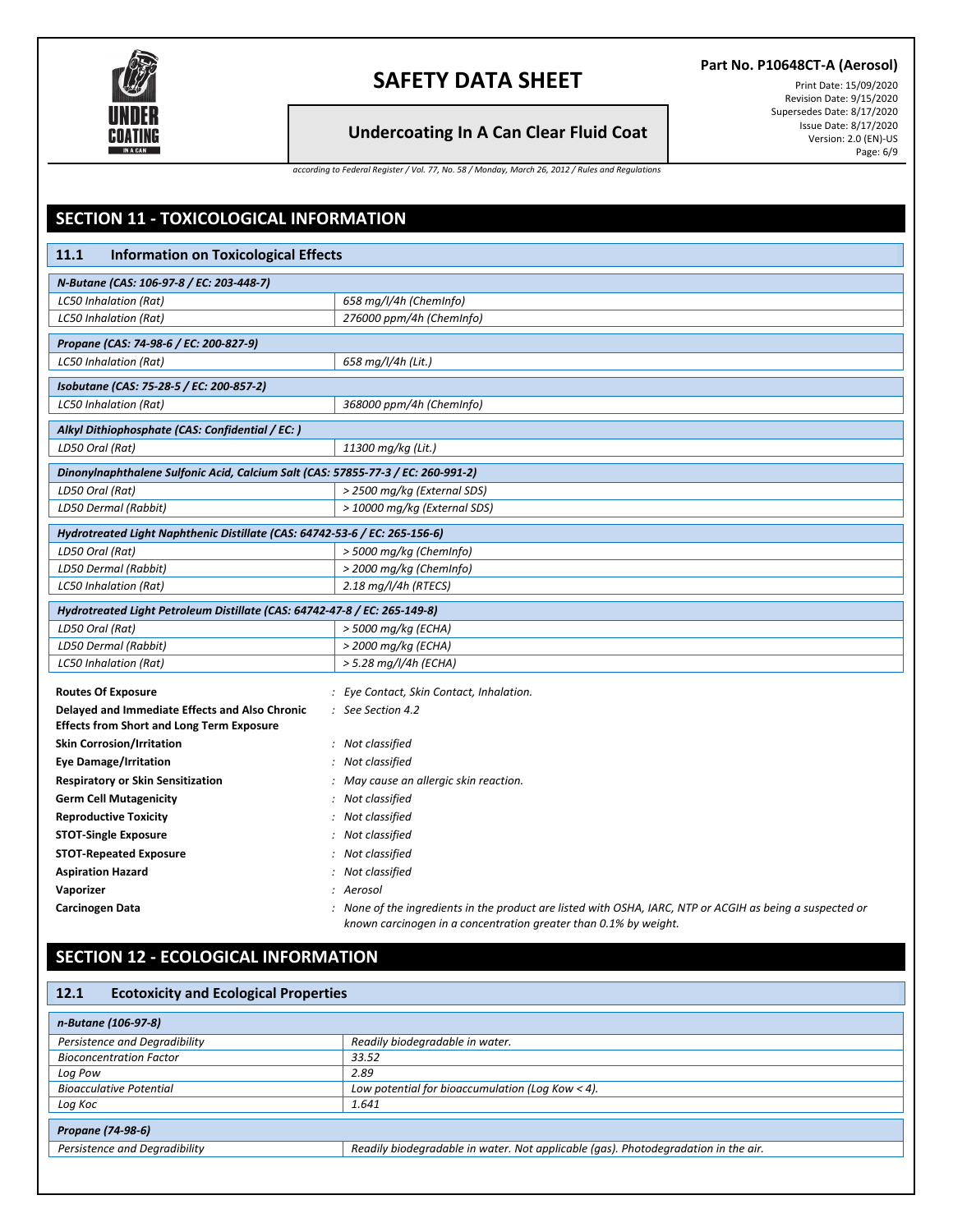

*according to Federal Register / Vol. 77, No. 58 / Monday, March 26, 2012 / Rules and Regulations*

#### **Part No. P10648CT-A (Aerosol)**

Print Date: 15/09/2020 Revision Date: 9/15/2020 Supersedes Date: 8/17/2020 Issue Date: 8/17/2020 Version: 2.0 (EN)-US Page: 7/9

**Undercoating In A Can Clear Fluid Coat**

| Propane (74-98-6)                                           |                                                                                  |  |
|-------------------------------------------------------------|----------------------------------------------------------------------------------|--|
| <b>BCF Fish</b>                                             | 9 - 25 (BCF)                                                                     |  |
| Log Pow                                                     | 2.28 (Calculated)                                                                |  |
| <b>Bioacculative Potential</b>                              | Low potential for bioaccumulation (Log Kow < 4).                                 |  |
| Isobutane (75-28-5)                                         |                                                                                  |  |
| Persistence and Degradibility                               | Readily biodegradable in water. Biodegradable in the soil. Not applicable (gas). |  |
| <b>BCF Fish</b>                                             | 26.62                                                                            |  |
| Log Pow                                                     | 2.76                                                                             |  |
| <b>Bioacculative Potential</b>                              | Low potential for bioaccumulation (BCF < 500).                                   |  |
| Log Koc                                                     | 1.545                                                                            |  |
| Alkyl Dithiophosphate (Confidential)                        |                                                                                  |  |
| LC50 Fish                                                   | $>$ 100 mg/l                                                                     |  |
| EC50 Daphnia                                                | $>100$ mg/l                                                                      |  |
| <b>EC50 Other Aquatic Organisms</b>                         | $> 100$ mg/l                                                                     |  |
| Dinonylnaphthalene Sulfonic Acid, Calcium Salt (57855-77-3) |                                                                                  |  |
| LC50 Fish                                                   | > 0.28 mg/l 96hr                                                                 |  |
| <b>EC50 Daphnia</b>                                         | $> 0.27$ mg/l 48hr                                                               |  |
| Log Pow                                                     | 11.12                                                                            |  |
| Hydrotreated Light Naphthenic Distillate (64742-53-6)       |                                                                                  |  |
| LC50 Fish                                                   | > 5000 mg/l Rainbow Trout - 96hr                                                 |  |
| EC50 Daphnia                                                | > 1000 mg/l Water Flea - 48hr                                                    |  |
| Persistence and Degradibility                               | Biodegradability in water: no data available.                                    |  |
| Log Pow                                                     | > 6.5                                                                            |  |
| <b>Bioacculative Potential</b>                              | No bioaccumulation data available.                                               |  |
| Hydrotreated Light Petroleum Distillate (64742-47-8)        |                                                                                  |  |
| LC50 Fish                                                   | 2.9 mg/l (Sigma-Aldrich)                                                         |  |
| <b>EC50 Other Aquatic Organisms</b>                         | 1.4 mg/l (Sigma-Aldrich)                                                         |  |
| Persistence and Degradibility                               | Biodegradability 88% / 28 days.                                                  |  |

#### *Log Pow 6*

## **SECTION 13 - DISPOSAL CONSIDERATIONS**

| <b>Waste Treatment Methods</b><br><b>13.1</b> |                                                                                                                                                                                                                                                                                                                                                                                                                      |
|-----------------------------------------------|----------------------------------------------------------------------------------------------------------------------------------------------------------------------------------------------------------------------------------------------------------------------------------------------------------------------------------------------------------------------------------------------------------------------|
| <b>Waste Disposal</b>                         | : Characteristics and waste stream classification can change with product use and location. It is the<br>responsibility of the user to determine the proper storage, transportation, treatment, and/or disposal<br>methodologies for spent materials and residues at the time of disposition. All waste must be disposed of in<br>compliance with the respective national, federal, state, and/or local regulations. |
| <b>Waste Disposal Of Packaging</b>            | : In the United States, an aerosol container that does not contain a significant amount of liquid would meet<br>the definition of scrap metal (40 CFR 261.1(c)(6)), and would be exempt from RCRA regulation under 40 CFR<br>$261.6(a)(3)(iv)$ if it is to be recycled. If containers are to be disposed of (not recycled) it must be managed<br>under all applicable RCRA and state regulations.                    |
| <b>Landfill Precautions</b>                   | : Not Available.                                                                                                                                                                                                                                                                                                                                                                                                     |
| <b>Incineration Precautions</b>               | : ** DO NOT INCINERATE ** CONTENTS UNDER PRESSURE **.                                                                                                                                                                                                                                                                                                                                                                |

## **SECTION 14 - TRANSPORTATION INFORMATION**

| 14.1             | <b>UN Number</b>               |  | DOT (USA)                  | <b>IATA (AIR)</b>                        | <b>IMDG (OCEAN)</b>        |  |
|------------------|--------------------------------|--|----------------------------|------------------------------------------|----------------------------|--|
| <b>UN Number</b> |                                |  | UN1950                     | UN1950                                   | <b>UN1950</b>              |  |
| 14.2             | <b>UN Proper Shipping Name</b> |  | <b>DOT (USA)</b>           | <b>IATA (AIR)</b>                        | <b>IMDG (OCEAN)</b>        |  |
|                  | <b>UN Proper Shipping Name</b> |  | Aerosols, Limited Quantity | Aerosols, Flammable, Limited<br>Quantity | Aerosols, Limited Quantity |  |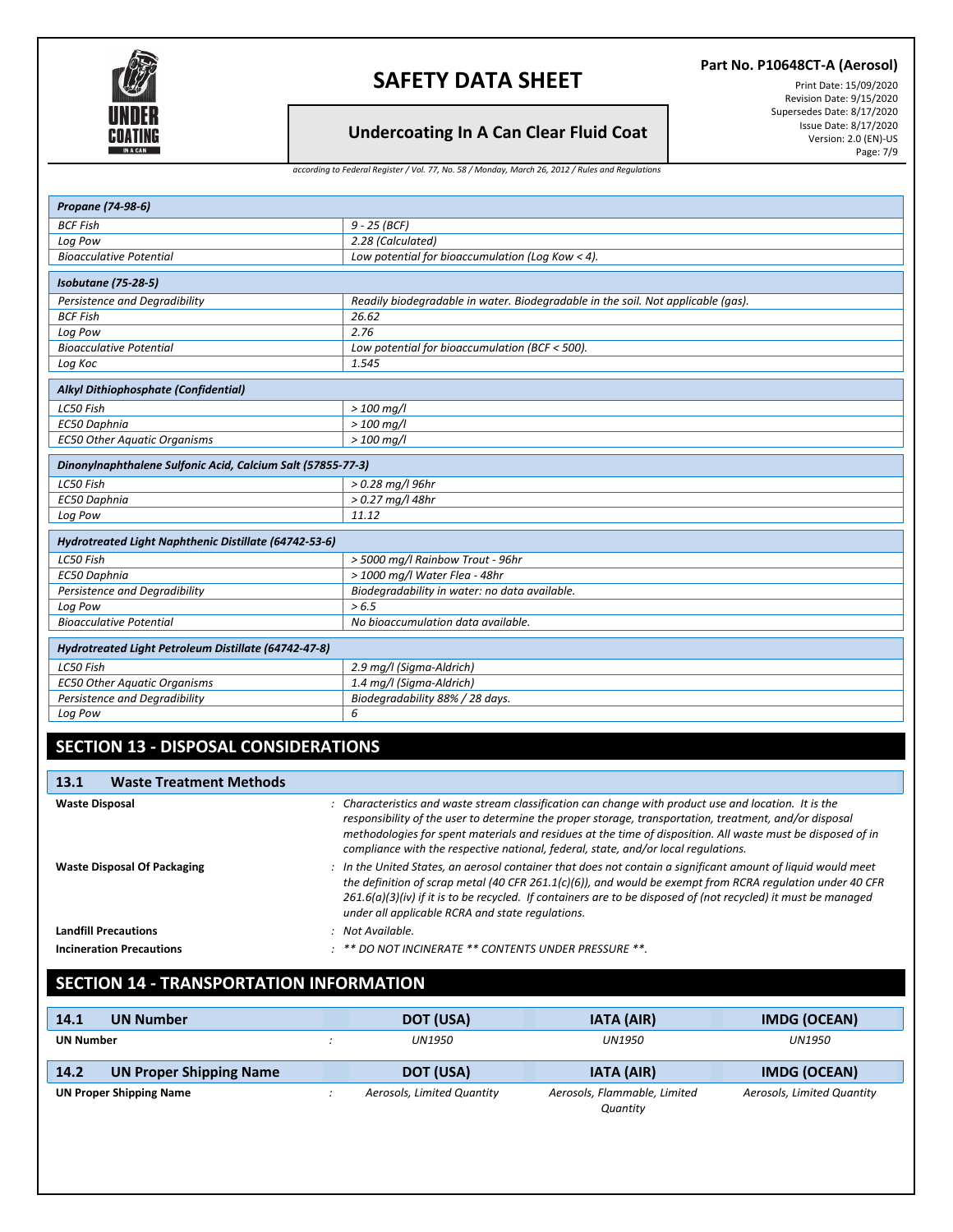

### **Part No. P10648CT-A (Aerosol)**

Print Date: 15/09/2020 Revision Date: 9/15/2020 Supersedes Date: 8/17/2020 Issue Date: 8/17/2020 Version: 2.0 (EN)-US Page: 8/9

**Undercoating In A Can Clear Fluid Coat**

*according to Federal Register / Vol. 77, No. 58 / Monday, March 26, 2012 / Rules and Regulations*

| 14.3<br><b>Transport Hazard Class(es)</b>                                                                                                                                      |                                                                                                                                                                                                                         | <b>DOT (USA)</b>                                                                                                                                                                                                                                                                                                                | <b>IATA (AIR)</b>   |  | <b>IMDG (OCEAN)</b> |                                  |
|--------------------------------------------------------------------------------------------------------------------------------------------------------------------------------|-------------------------------------------------------------------------------------------------------------------------------------------------------------------------------------------------------------------------|---------------------------------------------------------------------------------------------------------------------------------------------------------------------------------------------------------------------------------------------------------------------------------------------------------------------------------|---------------------|--|---------------------|----------------------------------|
| <b>Transport Hazard Class(es)</b>                                                                                                                                              |                                                                                                                                                                                                                         | 2.1                                                                                                                                                                                                                                                                                                                             | 2.1                 |  | 2.1                 |                                  |
| Labels                                                                                                                                                                         |                                                                                                                                                                                                                         | None                                                                                                                                                                                                                                                                                                                            | 2.1 - Flammable gas |  | None                |                                  |
| <b>Limited Quantity</b>                                                                                                                                                        |                                                                                                                                                                                                                         | Yes                                                                                                                                                                                                                                                                                                                             | Yes<br>Υ            |  | Yes                 |                                  |
| <b>EmS Code</b>                                                                                                                                                                |                                                                                                                                                                                                                         | Not Applicable                                                                                                                                                                                                                                                                                                                  | Not Applicable      |  | $F-D, S-U$          |                                  |
| 14.4<br><b>Packing Group</b>                                                                                                                                                   |                                                                                                                                                                                                                         | <b>DOT (USA)</b>                                                                                                                                                                                                                                                                                                                | <b>IATA (AIR)</b>   |  | <b>IMDG (OCEAN)</b> |                                  |
| <b>Packing Group</b>                                                                                                                                                           | $\cdot$                                                                                                                                                                                                                 | None                                                                                                                                                                                                                                                                                                                            | None                |  | None                |                                  |
| 14.5<br><b>Environmental Hazards</b>                                                                                                                                           |                                                                                                                                                                                                                         | DOT (USA)                                                                                                                                                                                                                                                                                                                       | <b>IATA (AIR)</b>   |  | <b>IMDG (OCEAN)</b> |                                  |
| <b>Marine Pollutant</b>                                                                                                                                                        | $\cdot$                                                                                                                                                                                                                 | No                                                                                                                                                                                                                                                                                                                              | No                  |  | No                  |                                  |
| <b>Special Precautions</b><br>14.6                                                                                                                                             |                                                                                                                                                                                                                         |                                                                                                                                                                                                                                                                                                                                 |                     |  |                     |                                  |
| <b>Precautions</b>                                                                                                                                                             | : None Identified                                                                                                                                                                                                       |                                                                                                                                                                                                                                                                                                                                 |                     |  |                     |                                  |
| 14.7<br><b>Transport in Bulk</b>                                                                                                                                               |                                                                                                                                                                                                                         |                                                                                                                                                                                                                                                                                                                                 |                     |  |                     |                                  |
| <b>Remarks</b>                                                                                                                                                                 |                                                                                                                                                                                                                         | : Not applicable for product as supplied                                                                                                                                                                                                                                                                                        |                     |  |                     |                                  |
| <b>SECTION 15 - REGULATORY INFORMATION</b>                                                                                                                                     |                                                                                                                                                                                                                         |                                                                                                                                                                                                                                                                                                                                 |                     |  |                     |                                  |
| 15.1<br><b>Federal Regulations</b>                                                                                                                                             |                                                                                                                                                                                                                         |                                                                                                                                                                                                                                                                                                                                 |                     |  |                     |                                  |
| <b>SARA Section 313</b>                                                                                                                                                        |                                                                                                                                                                                                                         | : This product or mixture is not known to contain a toxic chemical or chemicals in excess of the applicable de<br>minimis concentration as specified in 40 CFR §372.38(a) subject to the reporting requirements of section 313<br>of Title III of the Superfund Amendments and Reauthorization Act of 1986 and 40 CFR Part 372. |                     |  |                     |                                  |
| <b>TSCA Section 12(b)</b>                                                                                                                                                      | : This product or mixture is not known to contain a chemical or chemicals subject to the export notification<br>requirements of section 12(b) of the Toxic Substances Control Act (TSCA) and 40 CFR Part 707, subpart D |                                                                                                                                                                                                                                                                                                                                 |                     |  |                     |                                  |
| <b>CERCLA Reportable Quantity</b>                                                                                                                                              | (CERCLA)                                                                                                                                                                                                                | : This product or mixture is not known to contain a chemical or chemicals subject to the release reporting<br>requiements of section 102 of the Comprehensive Environmental Response, Compensation, and Liability Act                                                                                                           |                     |  |                     |                                  |
| 15.2<br><b>State Regulations</b>                                                                                                                                               |                                                                                                                                                                                                                         |                                                                                                                                                                                                                                                                                                                                 |                     |  |                     |                                  |
| <b>California Proposition 65</b><br>: This product does not contain any substances known to the state of California to cause cancer, developmental<br>and/or reproductive harm |                                                                                                                                                                                                                         |                                                                                                                                                                                                                                                                                                                                 |                     |  |                     |                                  |
| <b>State Right-to-Know Lists</b>                                                                                                                                               |                                                                                                                                                                                                                         | : The following chemical(s) appear on one or more state RTK (Right to Know) lists as indicated                                                                                                                                                                                                                                  |                     |  |                     |                                  |
|                                                                                                                                                                                | n-Butane (106-97-8)<br>U.S. - New Jersey - Right to Know Hazardous Substance List                                                                                                                                       |                                                                                                                                                                                                                                                                                                                                 |                     |  |                     |                                  |
|                                                                                                                                                                                |                                                                                                                                                                                                                         | Propane (74-98-6)<br>U.S. - New Jersey - Right to Know Hazardous Substance List<br>Isobutane (75-28-5)<br>U.S. - New Jersey - Right to Know Hazardous Substance List                                                                                                                                                            |                     |  |                     |                                  |
|                                                                                                                                                                                |                                                                                                                                                                                                                         |                                                                                                                                                                                                                                                                                                                                 |                     |  |                     |                                  |
| <b>SECTION 16 - OTHER INFORMATION</b>                                                                                                                                          |                                                                                                                                                                                                                         |                                                                                                                                                                                                                                                                                                                                 |                     |  |                     |                                  |
| <b>Indication of changes</b>                                                                                                                                                   | <b>Section</b><br>÷                                                                                                                                                                                                     | <b>Changed item</b>                                                                                                                                                                                                                                                                                                             |                     |  |                     | Change                           |
|                                                                                                                                                                                | $\mathbf 1$<br>$\,1\,$<br>$\mathbf{1}$                                                                                                                                                                                  | Revision date<br>SDS ID<br>Product code                                                                                                                                                                                                                                                                                         |                     |  |                     | Modified<br>Modified<br>Modified |

1 Name Modified **Name** Modified 1 Supersedes Modified